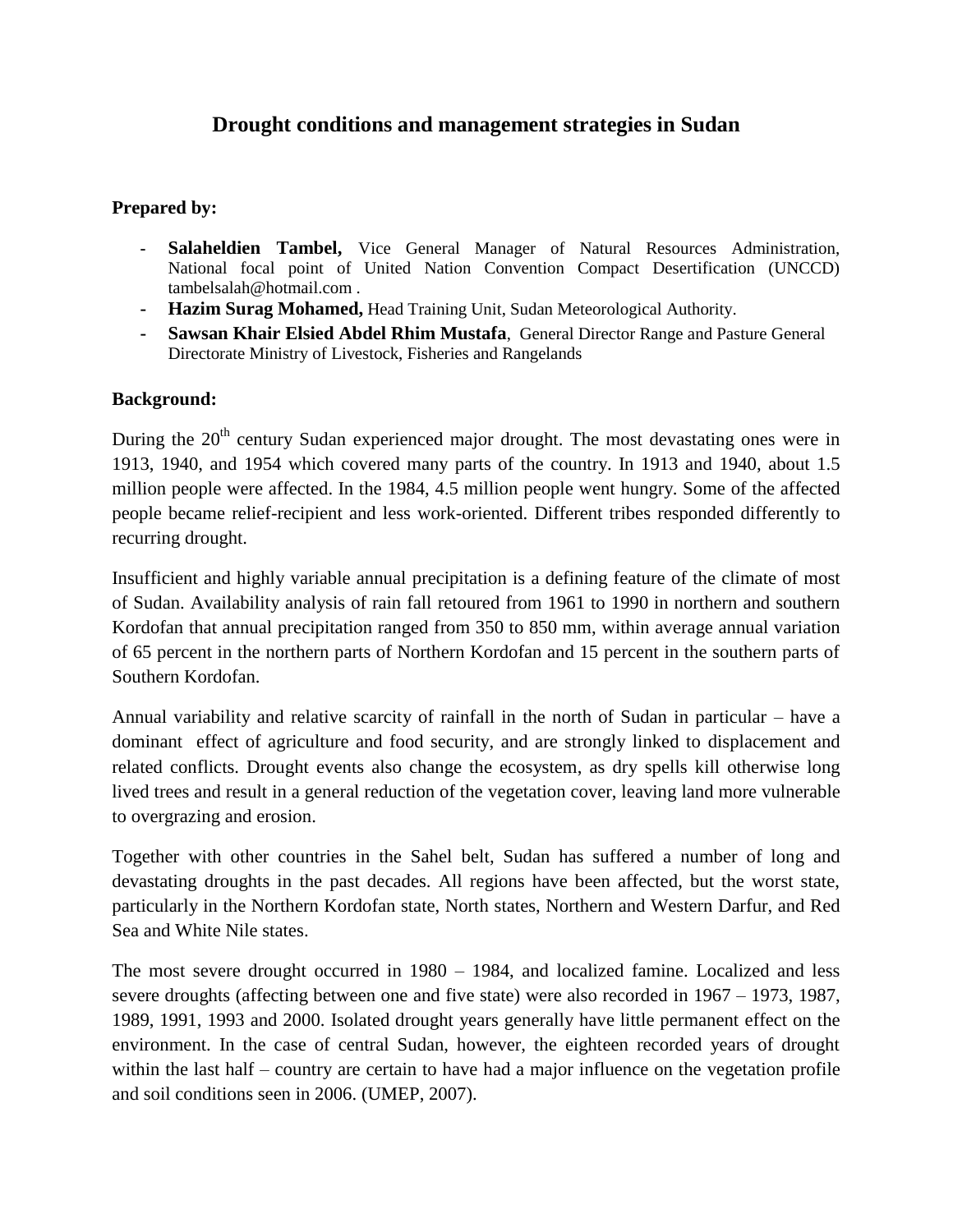# **Drought monitoring and early warning systems**

Insufficient and highly variable annual precipitation is a define feature of the climate of most of Sudan. A variable analysis of rain fall records from 1961 to 1990 in Northern and Southern Kordofan found that annual precipitation ranged from 350 to 850 mm, with an average annual variation of 65 percent in the northern parts of the Northern Kordofan and 15 percent in the southern parts of Southern Kordofan.

| Rain gauge<br>location                     | Average<br>annual rainfall (mm)<br>1964 - 1975 | Average<br>annual rainfall (mm)<br>1976 - 2005 | Average<br>annual rainfall<br>$(mm)$ 2006 - 2013 | Reduction (-) |
|--------------------------------------------|------------------------------------------------|------------------------------------------------|--------------------------------------------------|---------------|
| <b>El Fasher</b><br><b>Northern Darfur</b> | 272.36                                         | 178.90                                         | 210.73                                           | 61-63         |
| <b>Nyala</b><br><b>Southern Darfur</b>     | 448.71                                         | 376.50                                         | 440.10                                           | 8.61          |
| <b>El Geneina</b><br><b>Western Darfur</b> | 564.20                                         | 427.70                                         | 482.85                                           | 81.35         |

Annual variable and relative scarcity of rain fall in northern of Sudan in particular –have a dominant effect on agriculture and food security, and are strongly linked to displacement and related conflicts. Drought events also change the environment, as dry spells kill otherwise long lived trees and result in to general reduction of the vegetation cover, leaving land more vulnerable to overgrazing and erosion.

The system of the early warring used is a (Climate out Look Seasonally Forecasts) as a regional cooperation with IGAD.

The Sudan climate change study conducted in the 2003 provides as solid technical basis for discussion. Moreover, a ranger of very recent regional assessments of the potential impacts of climate change, indicate good agreement with earlier work. Following is a concise of this work, to set the context for findings of UNEPs assessment. (Nur, 2007).

The 2003 study select Northern and Southern Kordofan for detailed analysis: all the results presented thus related to those area only. A baseline climate was determined using rain fall and temperature data from 1961 to 1990. A rang of global warming scenarios were then modeled to practical changes in temperature and rainfall from the baseline to the years 2030 to 2060.

The climate model results indicates a 0.5 to 1.5 C rise in the average annual temperature and an approximate five percent 5% drop in rainfall, though results varied across the study area. These findings were then used to project of scale potential change in crop yields for sorghum, millet and gum arabic.

The final result was alarming; the crop models show a major and potentially disastrous decline in the crop production for Northern Kordofan and lesser but significant drops further south. (UNEP, 2008).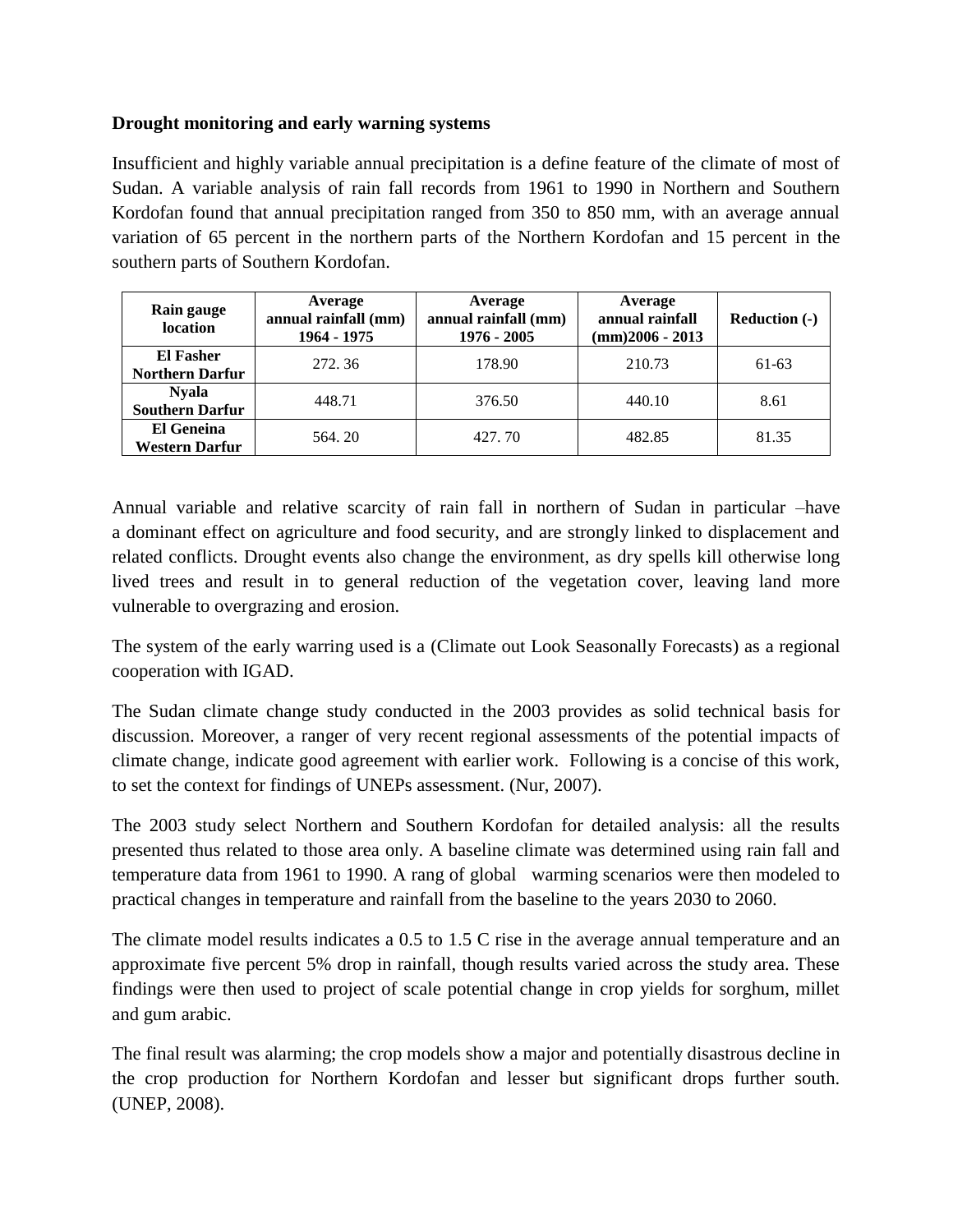## **Vulnerability assessment**

The vulnerability to drought is partly related to social and development factors such as the tendency to maximize herd size rather than herd quality, and the lack of source water resources such deep boreholes which can be relied short – term drought.

This work has focus on the demands for the internally displaced person camps because this population is placing new demands on the quilters – beyond those that history has proven they can support. However, the humanitarian imperatives demand that water securities for host communities are also addressed. Water demanded at camps is more complex than those discard in text on emergency responses such as the sphere project. This is because of the arid context in which people are used to being sparing with water demand, but also the water demands associated with livelihoods which are over and above the minimum supplies provided in an emergency context.

Whilst drought preparedness at camps is rightly part of (Darfur's emergency response) this work must not be seen in the isolation form lager scale water resource management activities, and the development of drought preparedness strategy for these communities should be seen as supporting agricultural and environmental recovery returned. This work will need to be matched by efforts on government, water supply for livelihoods and recovery planning. This needs to be part of a wider water resources strategy supporting areas of projected return and for rural populations including nomadic groups. These issues will be addressed under the integrated water resources management program. (IWRM).

Study for water use for livelihoods in order to better under stand water demands at camps, assessments of water use are needed at household level. In addition to the potentially vulnerability comps other areas require strategy for water resources management. The priorities would be:

- Large towns on Basement Complex geology, (Nyala, EL Fasher).
- UNAMID camps.
- Rural populations arid areas (such as a camps in Northern Darfur and the Northern part of West Darfur: Umm Baru, Kondobe, Ed Daein, Morni, Geniena, Gereida)
- Rural in less arid areas. (NAPA, 2010).

#### **Emergency relief and drought response:**

Emergency relief during drought provided as a food, no cash but cash work in a limit scales. In food nutrition gaps and water shortage. Local reacceptances as small holder farmers and animals, with their indigenes experiences throw their traditional tools manage the case as: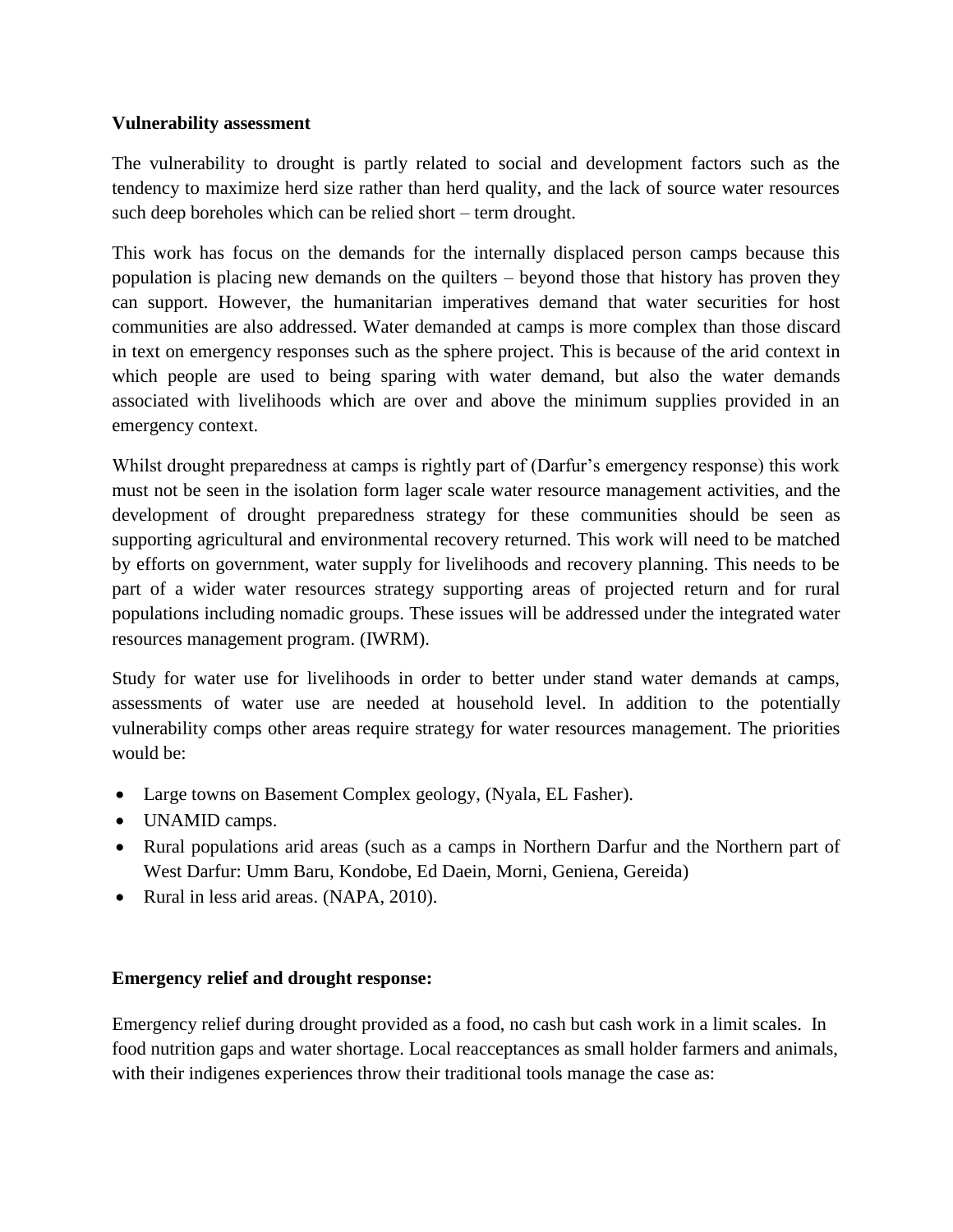- Feeding using a locality fruit plants like Mukhied (*Basica senegalensis*) (Abuasabi millet mixture made as soups. Godiam fruits ( *Grewia mallis Juss*) use to support the human blood, after burned use instead of food salt. ( Hassan, 2008).
- Storage water in the huge trees (Tabaldi) (Adansonia digitata Linn), collection water runoff in small lakes (Fula) as a type of traditional water harvest to avoided water shortage. (Figure. 2).
- Migration to the humid areas to save their animal live.
- Mixed crop and livestock systems which integrate the use of drought-tolerant crops and manure, which can help increase agricultural productivity while at the same time diversifying risks across different products.
- Systems of crop rotation which consider both food and fodder crops, which can reduce exposure to climate threats while also improving family nutrition.
- Combinations of agro forestry systems and communal ponds, which can improve the quality of soils, increase the availability of water during dry periods, and provide additional income.

Drought impacts on crop production and live stock show remarks decreasing in yield of both food and cash crops, recording of yields for the period 1953/54 to 2004/05. Result show that the yield in mechized rain fed in 1983/84 was dropped to 12 kg / fed. In White Nile comparing to 334 kg. In 2003/04 good rain season. Millet which yields a minimum of 200kg. In a good rainy season, showed only 8 kg/ fed. In North Kordofan. (Figure. 3).

Degradation of grazing resources in one of the major livestock production problems as result of drought coupled with other factors namely overgrazing and the expansion of large scale mechanized farming on marginal grazing lands ( Figure . 4). Land sat STM map of 1983/84 showed that the semi desert (455,000 sq. km) and some parts of the northern fringes of the low rainfall wood land savannah were severely affected by drought and environmental degradation. Range and postural administration report noted that 177 million faddans of range lands area is considered as severely degraded lands.(Abdelrrahman, 2008).

# **Practices to alleviate drought impacts:**

The National Drought and Desertification Programs Coordinating Unit (NDDPCU) will host plate form of the Intergovernmental Authority of Development (IGAD) for Dialer Resilience and Sustainability Intuitive (IDDRSI) monitoring and evaluation system. The invite will assessment the (IGAD) to adapt the effect system foe monitoring and evaluation that can help the IGAD to identify the needs for member status in the future for drought management.

National Adaptation Program of Action (NAPA), funded throws UNEP applied many practical programs to mitigate drought impacts as governmental projects: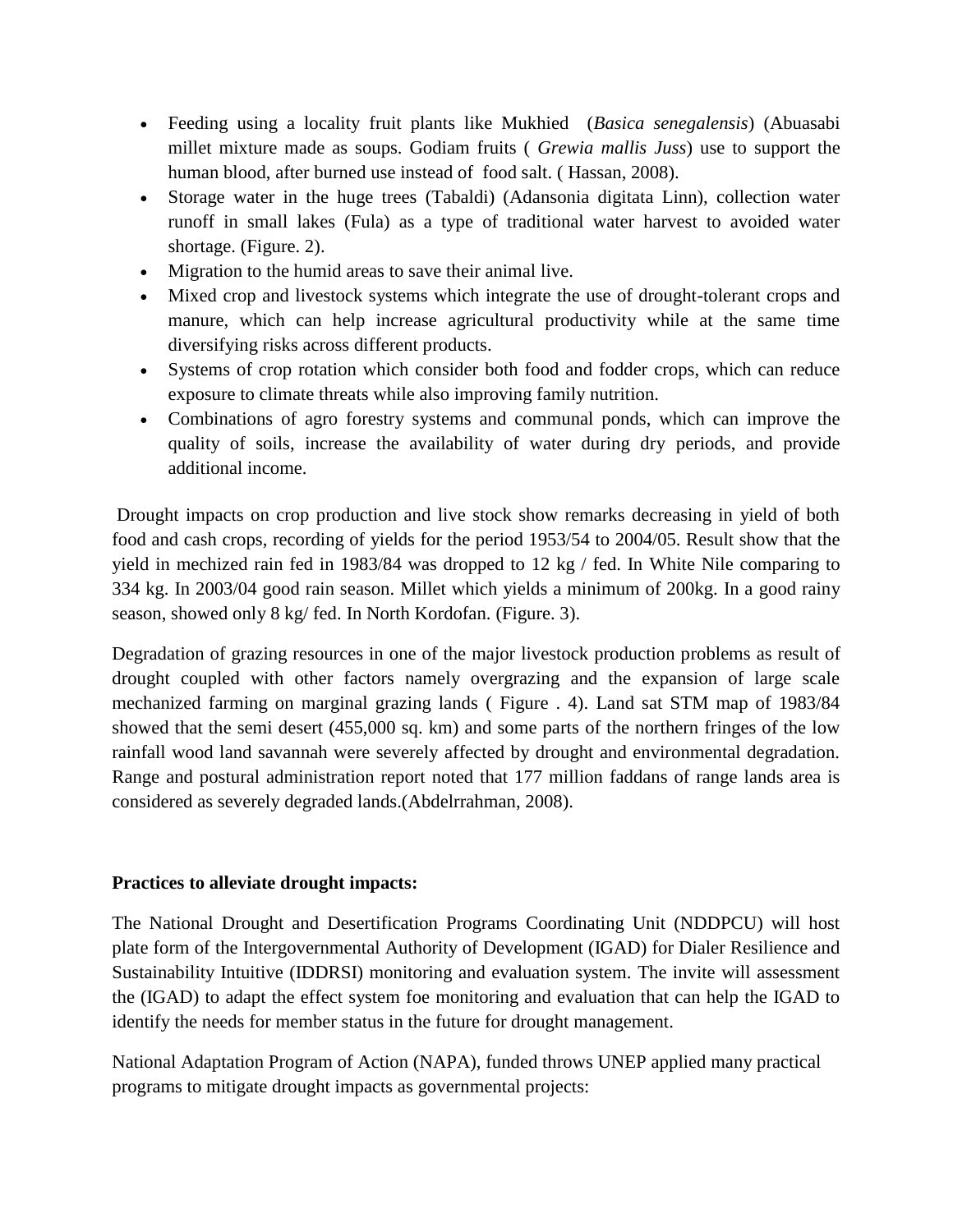- Enhancing resilience to increasing rainfall variability through rangeland rehabilitation and water harvesting in the *Butana* area of Gedarif State;
- Reducing the vulnerability of communities in drought-prone areas of southern Darfur State through improved water harvesting practices;
- Improving sustainable agricultural practices under increasing heat stress in the River Nile State.
- Environmental conservation and biodiversity restoration in northern Kordofan State as a coping mechanism for rangeland protection under conditions of increasing climate variability.

The Sudanese Society for Environment Protection (SSEP) applied many activities that enroll drought and desertification impacts mitigation as major environmental issues, as apart of non governmental organization (NGOs).

# **The need for knowledge and skills on drought management**

Building capacity development would be massive on-the-job training of staff in government, NGOs, the private sector, and community-based institutions— in specific interventions to help meet the awareness Goal. In this case, policies should also be implemented to promote local university education in nutrition, agriculture, and business. Such broad training efforts will create The absorptive and implementation capacity for larger investments. A corps of paraprofessional extension workers could be created for agriculture, nutrition, and health, residing in villages identified as awareness hotspots.

Other capacity development efforts might deal more with structural incentives that lead to poor performance. People concerned remain healthy and actively engaged in relevant work; policies aimed at human capacity development will have highly positive long-term effects. Investments in capacity building at the local level should cover the education, childhood nutrition, and healthcare sectors in addition to agriculture and natural resource management. Across sectors, special attention should be placed on the needs of children and women, with a sharp focus on gender equality.

Policies to build capacity should encourage the participation of communities in the planning, implementation, and monitoring of ant hunger programs. Decentralization without attention to governance issues will fail if it merely establishes new local elites and does not liberate the skills and talents of ordinary people.

# **References:**

- Mohmed Elamin Abdelrahman, 2008. The development of alternative and supplementary livelihood system to reduce pressure on land based resources in Sudan dry land.
- Babekir Hag Hassan May 2008. Food gaps in drought areas affected in Sudan, The Administration of Food Security, Ministry of Agriculture and Irrigation.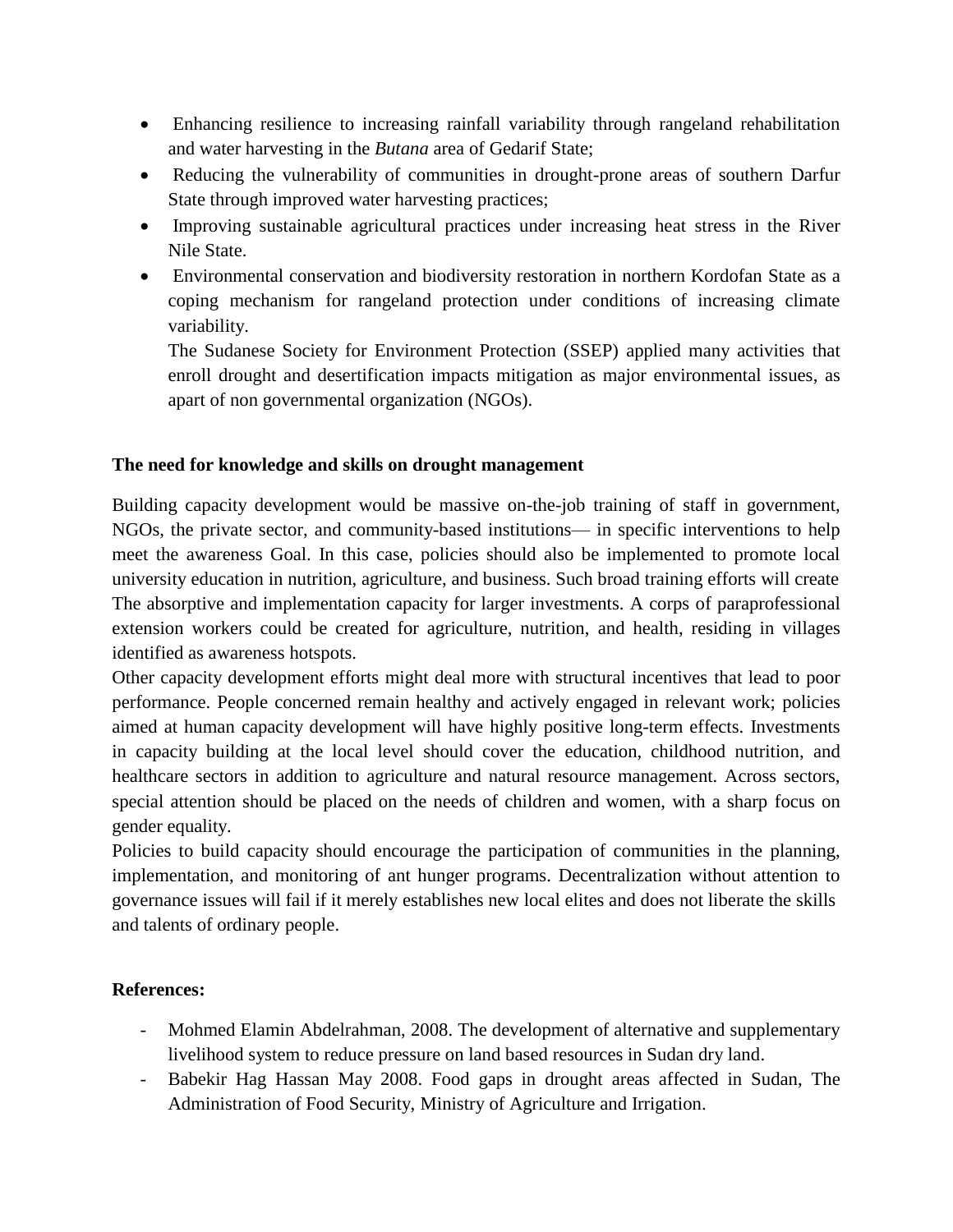- Idris Mohamed Nur Abu Bakr, 2007. Management of Natural Disasters. UNESCO Chair of Desertification, University of Khartoum.
- United Nation Environment Program (UNEP), 2007. **Sudan Post–Conflict Environmental Assessment.**
- United Nation Environment Program (UNEP), 2008. Water resource management in humanitarian programming in Darfur: **The Case for Drought Preparedness.**
- National Adaptation Plan of Action, 2010. (NAPA) (Sudan) UNDP/GEF/Sudan Inception Report.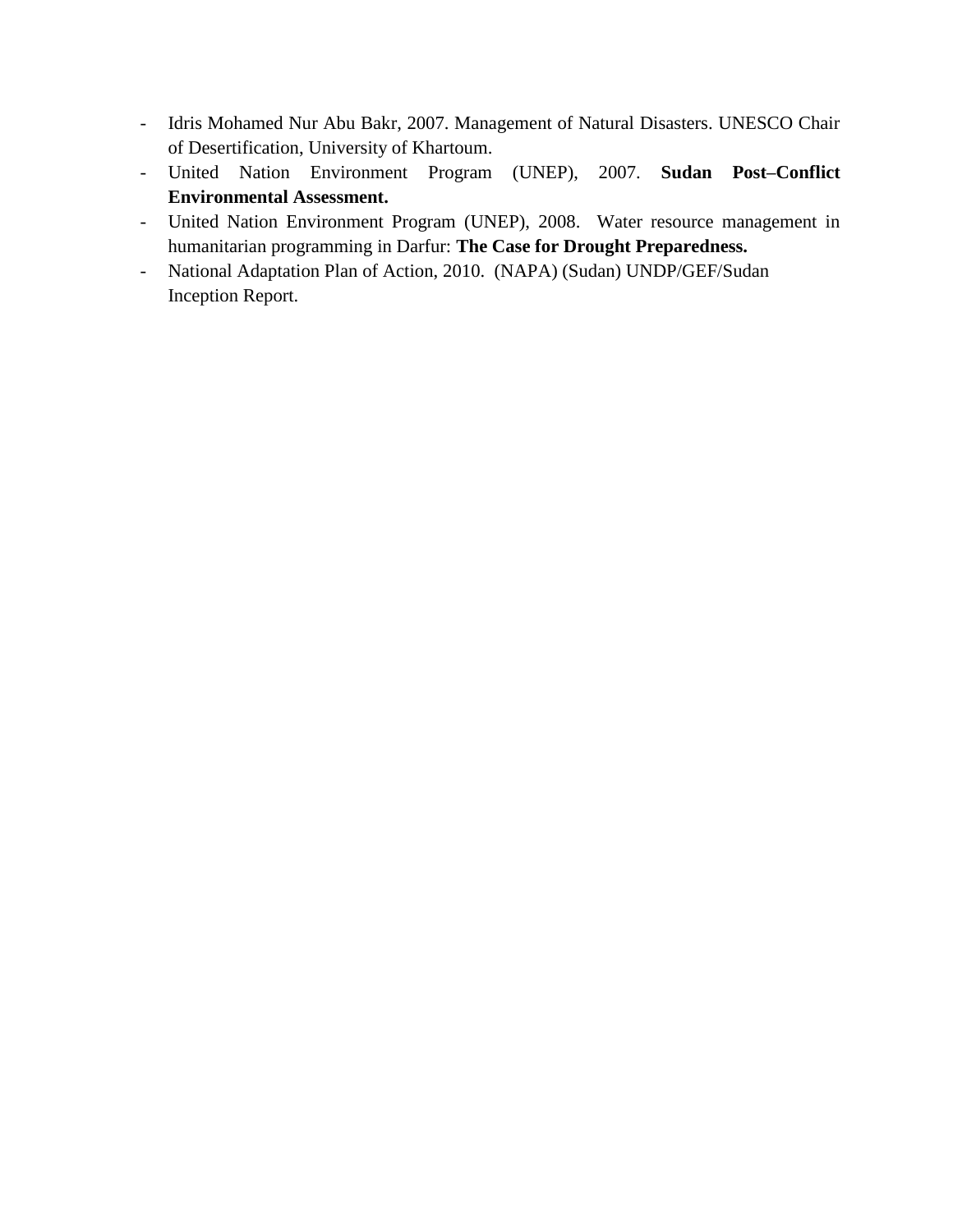**Figure 1. Drought areas in Sudan, 1987**

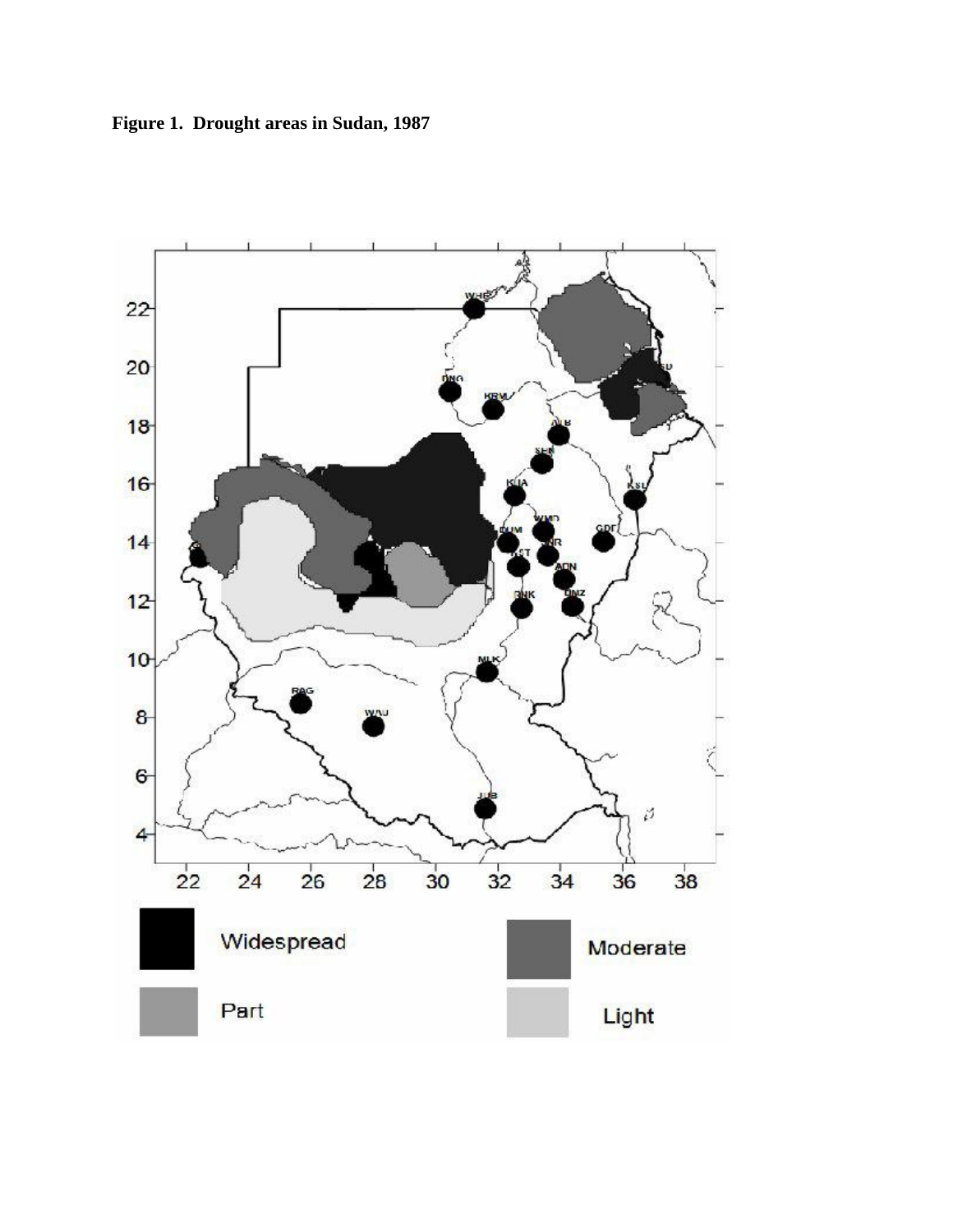**Figur 2. Storage water in Tabaldi tree**



**Foula: storage water**

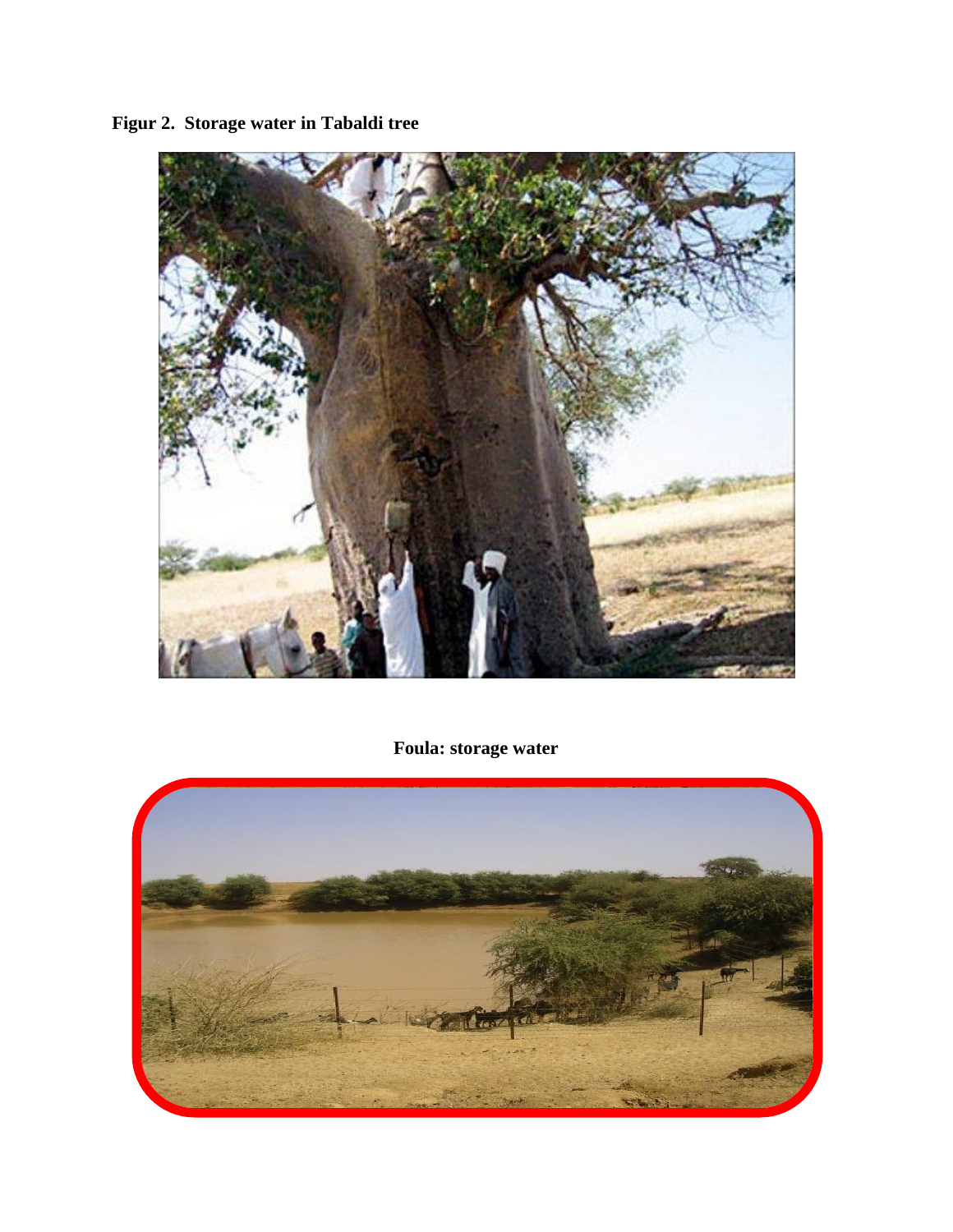# **Figure .3 Droughts in cultivated land**